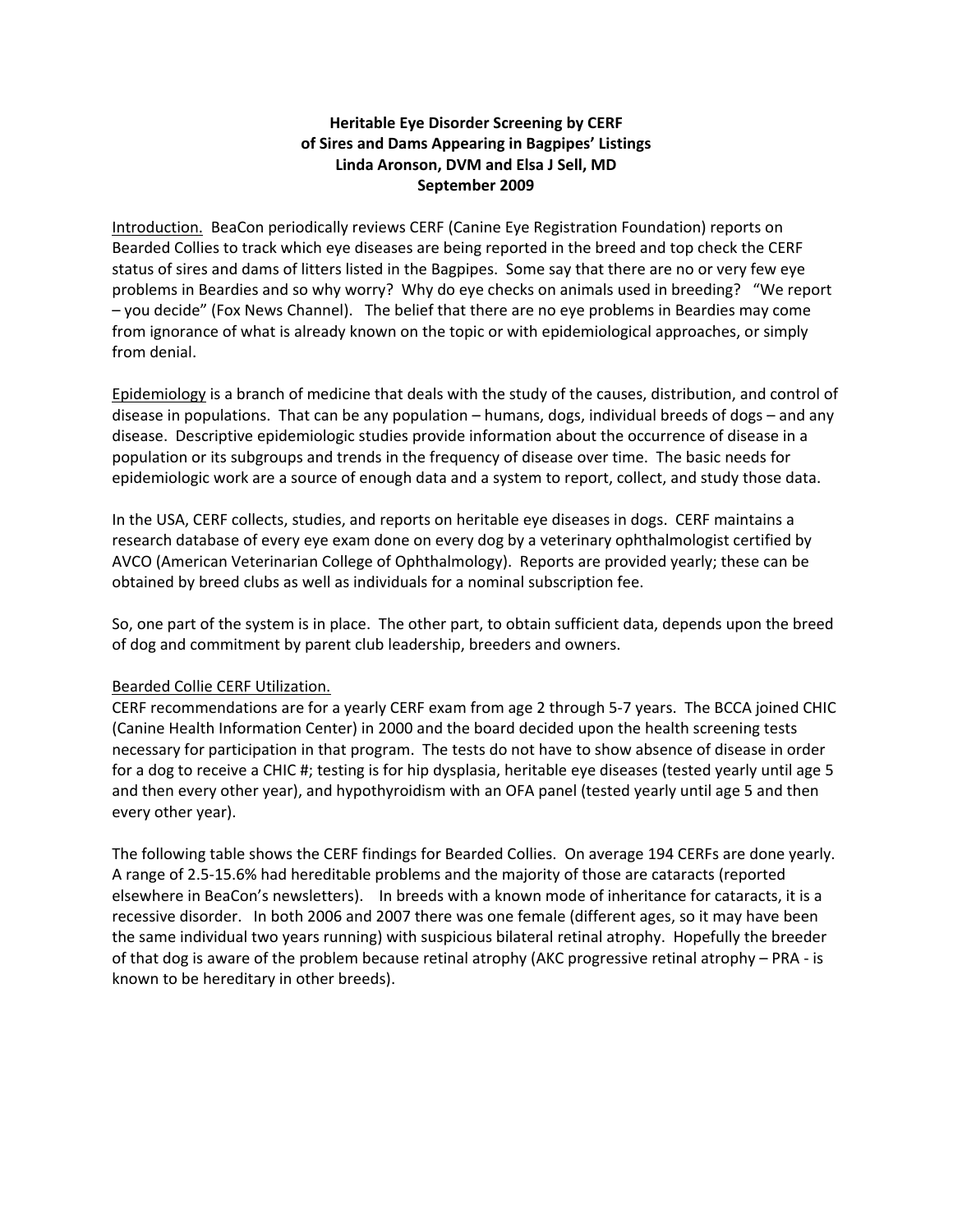| Year  | <b>CERF Exams - #</b>                          | Normal CERF - # (%) | <b>Hereditary Problems - %</b> |  |  |  |
|-------|------------------------------------------------|---------------------|--------------------------------|--|--|--|
| 1997  | 168                                            | 129 (76.8%)         | 8.9%                           |  |  |  |
| 1998  | 234                                            | 182 (77.8%)         | 4.7%                           |  |  |  |
| 1999  | 286                                            | 218 (76.2%)         | 10.5%                          |  |  |  |
| 2000  | 235                                            | 161 (68.5%)         | 5.1%                           |  |  |  |
| 2001  | 137                                            | 108 (78.8%)         | 7.3%                           |  |  |  |
| 2002  | 157                                            | 116 (73.9%)         | 15.4%                          |  |  |  |
| 2003  | 183                                            | 129 (71.5%)         | 15.6%                          |  |  |  |
| 2004  | 189                                            | 151 (79.9%)         | 4.8%                           |  |  |  |
| 2005  | 206                                            | 154 (74.8%)         | 8.7%                           |  |  |  |
| 2006* | 161                                            | 120 (74.5%)         | 2.5%                           |  |  |  |
| 2007* | 175                                            | 139 (79.4%)         | 2.9%                           |  |  |  |
| 2008  | Data not yet available from CERF as of 8/29/09 |                     |                                |  |  |  |

\*2007. One case of suspicious bilateral retinal atrophy, age 2‐3 yr

\*2006. One case of suspicious bilateral retinal atrophy, age 6‐12 mo

#### Litter Listing.

The BCCA has had a litter listing dating back to May 1994, first in the monthly BCCA Newsletter, the name of which was changed to the Bagpipes in June 1997. The litter listing requirement for hip dysplasia screening of both sire and dam began in May 1997. The litter listing is also available on the BCCA web site. There have been several efforts in recent years to bring the litter listing health screen requirements up to the level of the CHIC requirements – with no success to date.

The following table shows the Bagpipes listed litters, all litters registered with AKC, and the percentage of Bagpipes litters for 2002‐2008. Fewer than 50% of AKC registered litters have been advertised in the Bagpipes with the lowest at 22.6% and the highest at 49.5%. (Some litters are from Canadian breeders too, and more likely registered with CKC.)

| Year  |    | # Litters in Bagpipes # AKC Registered Litters % Bagpipes/AKC |       |
|-------|----|---------------------------------------------------------------|-------|
| 2002  | 38 | 186                                                           | 20.4% |
| 2003  | 42 | 161                                                           | 26.1% |
| 2004  | 59 | 142                                                           | 41.5% |
| 2005  | 42 | 118                                                           | 35.6% |
| 2006  | 41 | 109                                                           | 37.6% |
| 2007  | 52 | 105                                                           | 49.5% |
| 2008  | 31 | 74                                                            | 41.9% |
| 2009* | 17 | Na                                                            | na    |

\*Through Aug 09 Bagpipes

CERF Status of Bagpipe Litter Sires and Dams. CERF status was determined using of the on‐line OFA and CERF databases and, the yearly report of Bearded Collie certifications. Care must be taken in these searches because misspelling can happen; thus, several spellings of names were tried when necessary.

## Definitions.

A CERF # and certificate mean that at the time of the eye exam there was no heritable eye condition. The certificate is good for only 12 months because some eye conditions have later onset.

1. A "current" CERF is one done within 12 months prior to the breeding (or a normal CERF at 5 years or thereafter if the sire or dam is bred when over 5 years of age).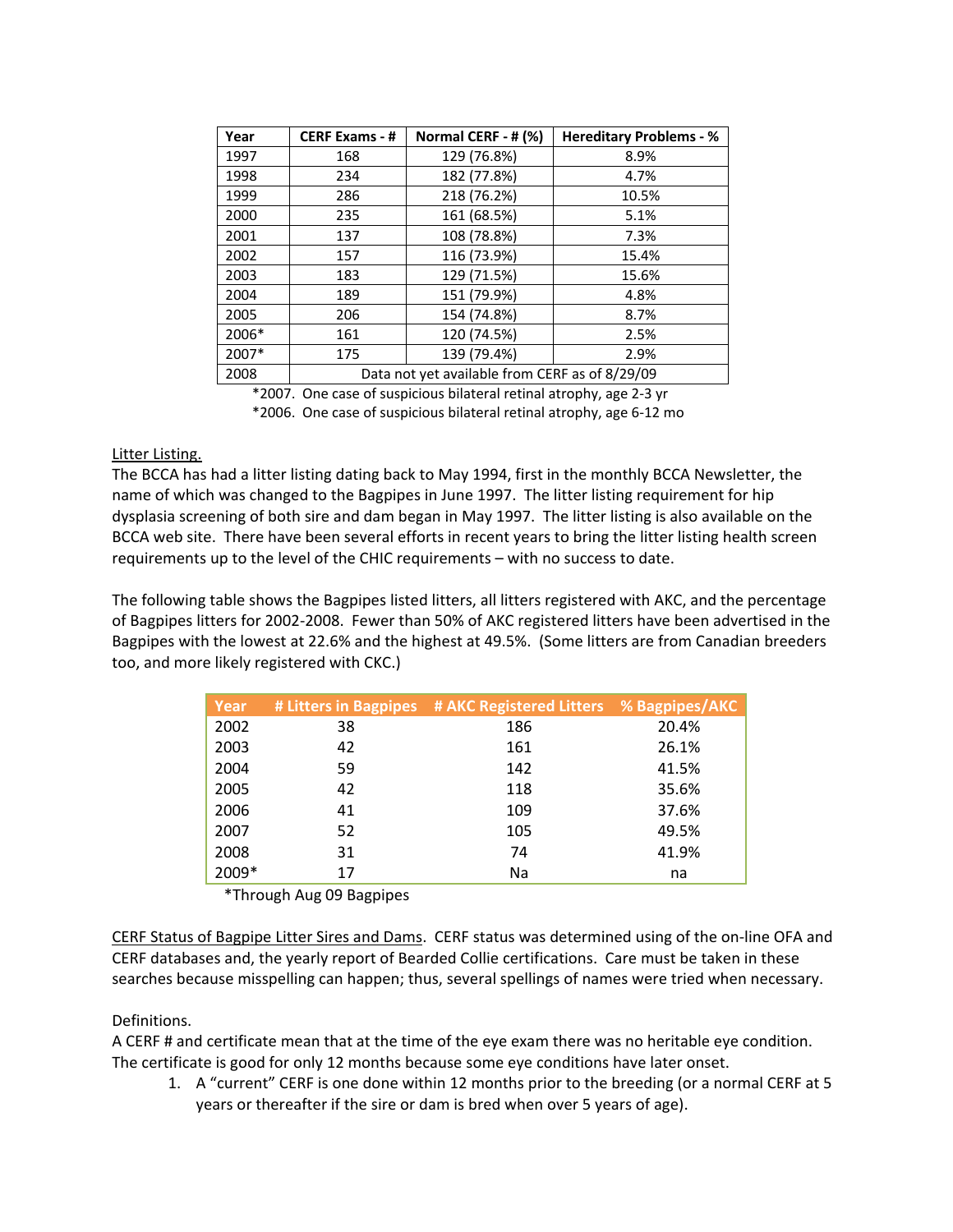- 2. An "outdated" CERF is one outside the 12 month period, either before or after the breeding.
- 3. "None or no" means there was no CERF in either database. That can happen when no CERF exam is done, there is a difference between the dog's AKC identification and that at CERF, there was a hereditary disorder so the CERF data aren't linked to the dog, or a CERF was done but the forms not submitted for a certificate.

Bagpipe Litters. Each litter listed was counted one time though listings are for a three month period. The table below shows the CERF status of sires and dams for each of the last seven years.

| <b>CERF</b>  | 2002 | 2003 | 2004 | 2005 | 2006           | 2007 | 2008 |
|--------------|------|------|------|------|----------------|------|------|
|              | 38*  | 42   | 59   | 42   | 41             | 52   | 31   |
| Sire         |      |      |      |      |                |      |      |
| Current      | 21   | 15   | 15   | 20   | 17             | 11   | 13   |
| None         | 8    | 11   | 16   | 5    | 13             | 25   | 6    |
| <b>OOD</b>   | 9    | 16   | 28   | 17   | 11             | 16   | 12   |
| Dam          |      |      |      |      |                |      |      |
| Current      | 10   | 14   | 9    | 7    | 14             | 11   | 9    |
| None         | 17   | 17   | 30   | 26   | 19             | 28   | 13   |
| <b>OOD</b>   | 11   | 11   | 20   | 9    | 8              | 13   | 9    |
| Sire and Dam |      |      |      |      |                |      |      |
| Current      | 7    | 8    | 5    | 5    | 7              | 4    | 5    |
| None         | 4    | 8    | 11   | 3    | 9              | 15   | 5    |
| <b>OOD</b>   | 3    | 7    | 11   | 3    | $\overline{2}$ | 2    | 5    |

OOD = Out of Date (outside the 12 month period prior to breeding). \*Number of unique litters in Bagpipes

The information is also displayed in the two figures below for sires and dams.



# **Sire CERF Status**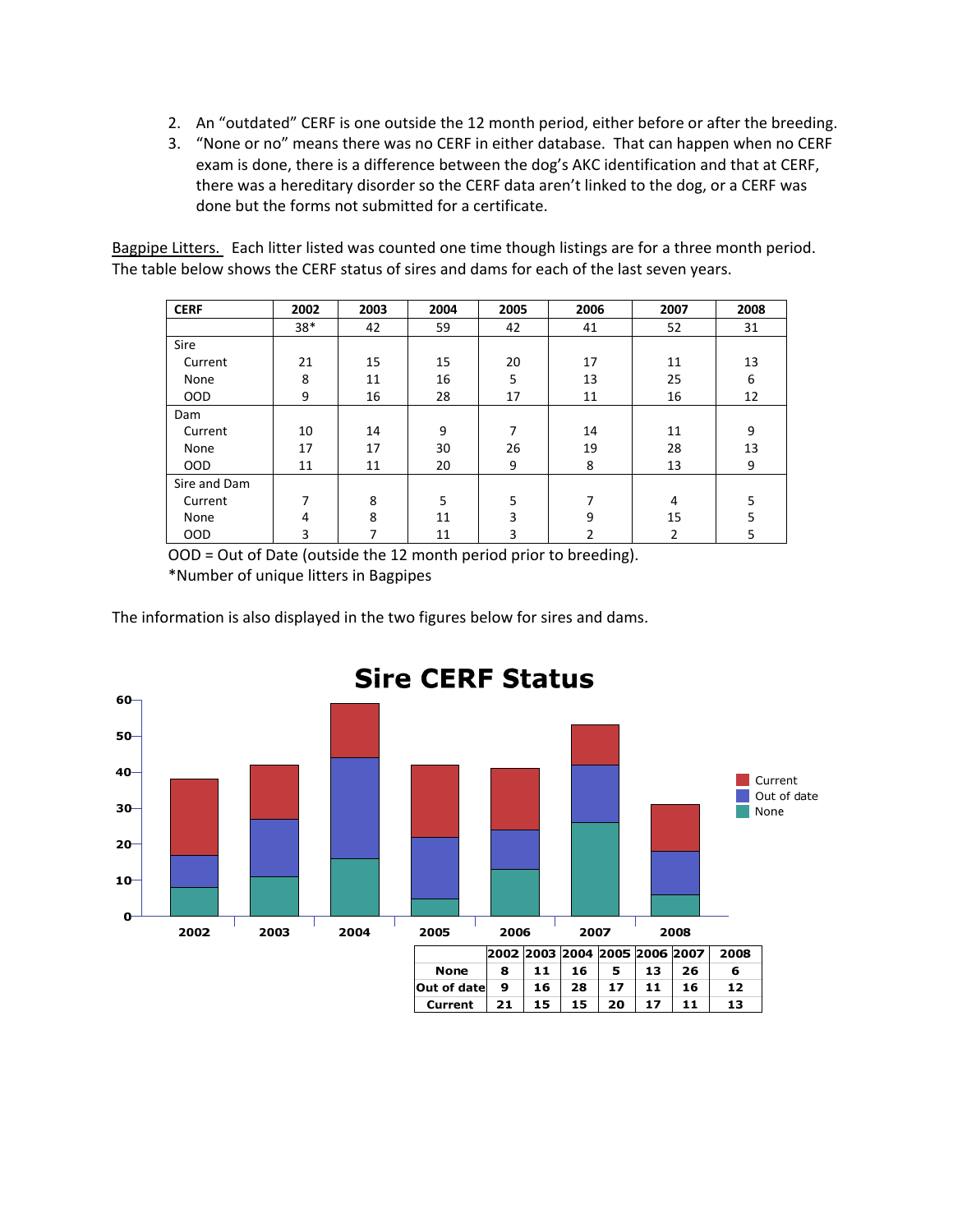

It is apparent from the above two figures that more sires have current CERFs than do dams, and that more dams never had a CERF exam. The numbers for all years were averaged and are displayed in the next two figures.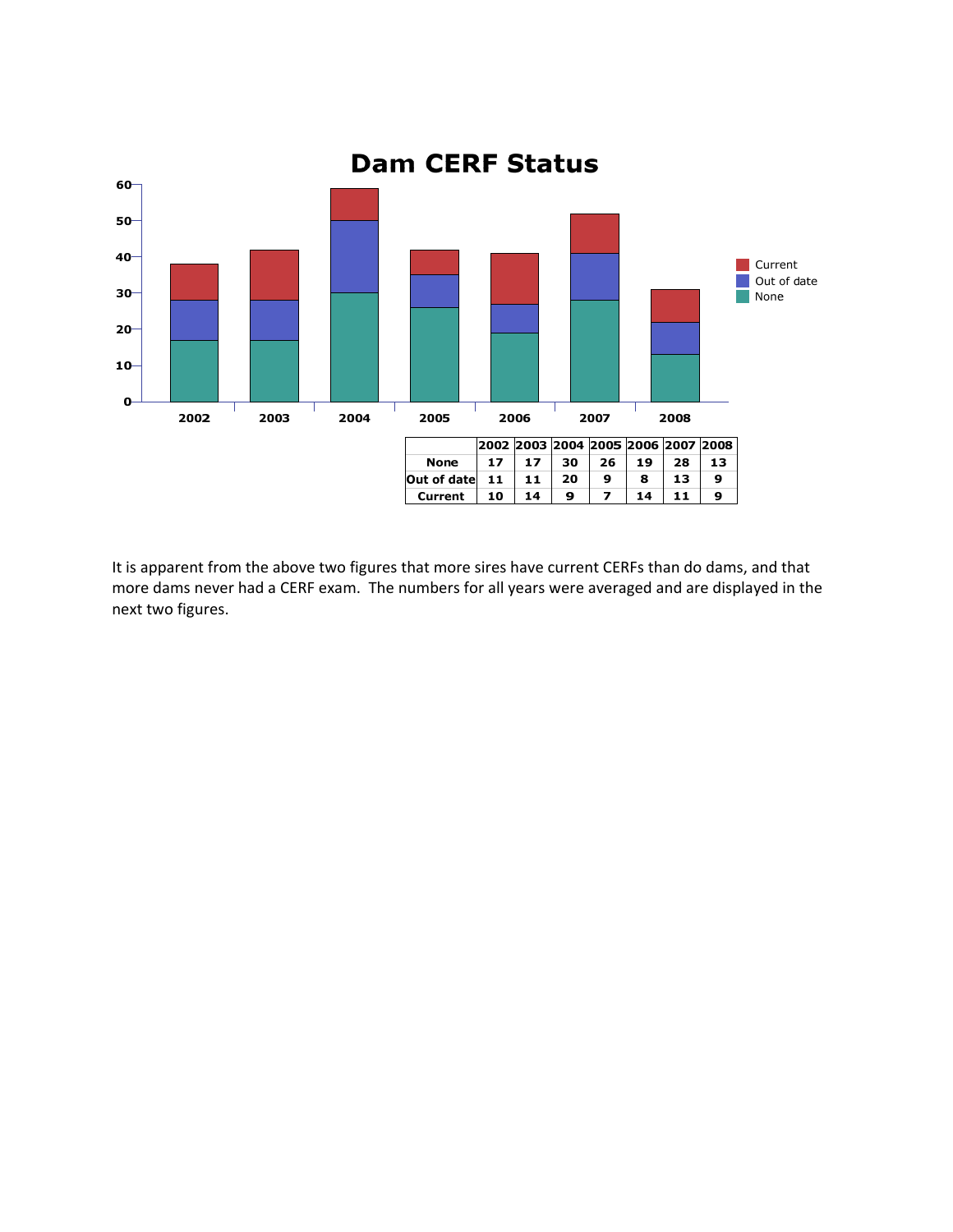